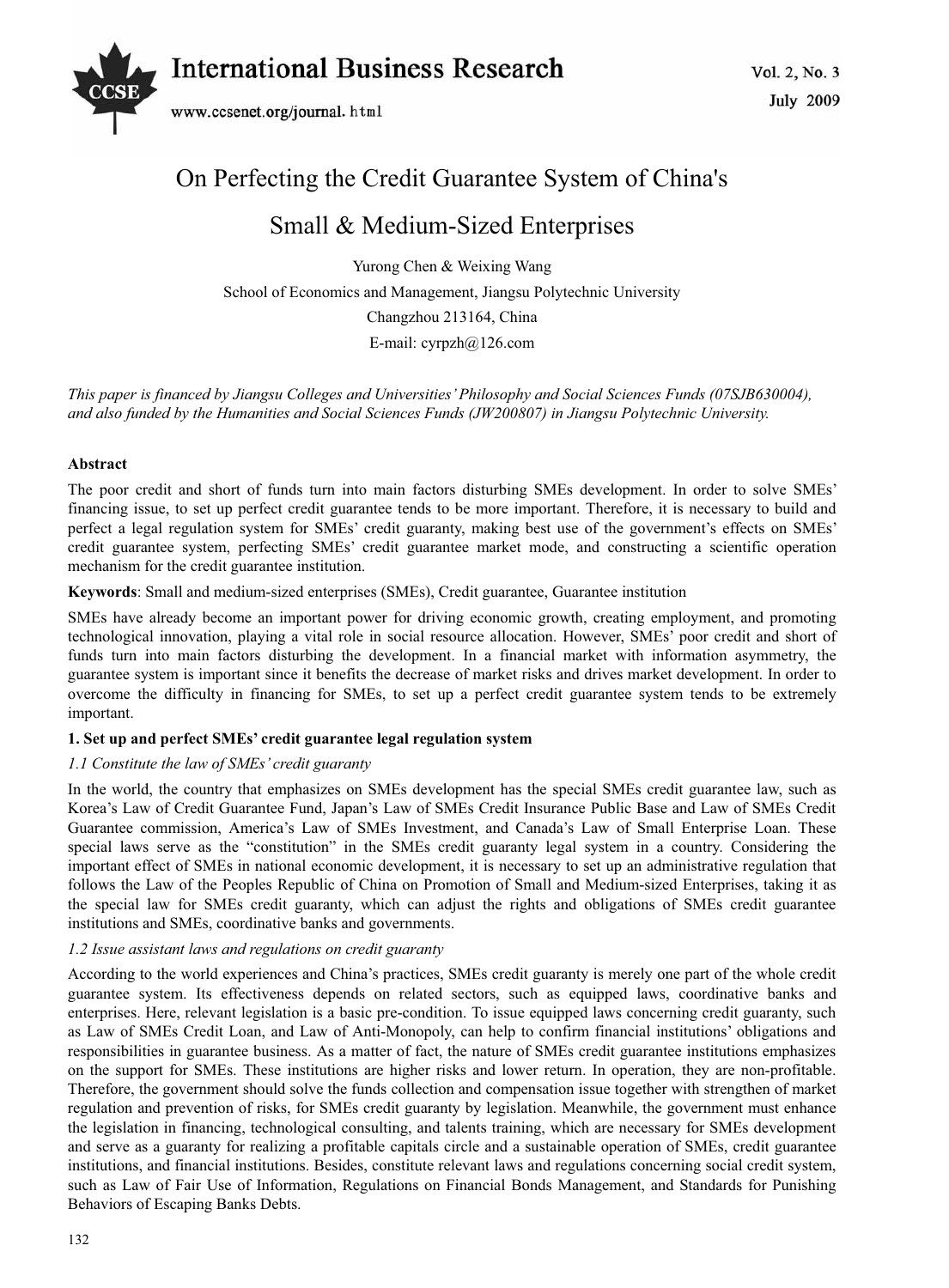#### **2. Make best use of government's effects in SMEs credit guarantee system**

#### *2.1 Exert government's dominating effect*

The guarantee operation differs from insurance business. Insurance knows the probability of risks and losses by precise calculations and statistical methods. Then, it determines its costs and profits. Guarantee enterprises are different. Because guarantee items have different sums and terms, and it is hard to estimate the execution of anti-guarantee measures, together with the high separation, rate of premium can not be calculated precisely. Therefore, the guarantee operation faces higher risks. The government shoulders irreplaceable responsibilities in constituting SMEs credit guarantee system. And for a long period, the government will stay in a core and dominating position, which could not be replaced by the self-developed market mechanism. To make best use of government's dominating effect, it concerns not only funds supply, offering capitals for the foundation of guarantee institutions, but also providing necessary directions and management in fields of choosing the proper macro mode for credit guarantee system, perfecting the game rules in guarantee market, training and introducing high and medium-grade guarantee talents, directing SMEs regulating the development. Only by this way, can it form a positive platform that is right for the existence and healthy development of credit guarantee system.

#### *2.2 Regulate government behavior in developing SMEs credit guarantee system*

For present guarantee system, the guarantee institutions with government funds have advantages of capitals. As a result, in their operations, words of officials at different levels are decisive in managing and operating guarantee funds. This governance structure leads to irrational administrative interference, which may cause problems in the safe, stable, and effective operation of funds. Therefore, under present system, the effective way is to adopt a commission management for guarantee funds. It has two advantages: firstly, it can avoid government direct interference, realizing a complete market operation; secondly, make a full effective use of professionals, reducing guarantee mistakes. The commission management can improve the guarantee quality on one hand. On the other hand, it can coordinate interests among different parts. In a commission management, it is necessary to prevent the government from interfering decisions, causing guarantee mistakes, and forbid specialized institutions to merely pursue self interests, causing "inner people control" issue and a series of problems.

#### **3. Perfect SMEs credit guarantee market mode**

#### *3.1 Perfect the "one-body, two-wing, and four-level" mode*

By learning from foreign experiences in supporting SMEs, China sets up a Chinese characterized "one-body, two-wring, and four-level" SMEs credit guarantee system mode gradually, after years of exploration. "One-body" means taking the policy guaranty as the subject, applying "diversified funds, market operation, corporate management, and performance support". "Two-wring" means taking commercial guaranty and private mutual assistant guaranty as necessary complements. "Four-level" means the guarantee institutions at four levels, namely the central government, the province, the city, and the county. The policy guarantee institutions possess a dominating status in China's present guarantee system, which supply policy support for government supporting SMEs development indirectly. As non-financial institutions, they are not engaged in financial operations and fiscal credit. They aim at profits by no means. What they serve are not all SMEs but those have a bright future and follow state industrial policies and can not getting loans from commercial banks. What they serve are mostly state-holding or state-participating enterprises or organizations. Commercial guarantee institutions are mostly founded by enterprises or individuals, which adopt commercial operations and pursue for profits. Offering credit guaranty for SMEs is only one business. The mutual assistant guarantee institutions are formed by SMEs, which are not long for profits and aim at solving SMEs difficulties in loans, being non-financial institutions. Most are social parties or enterprises. The government should support the development of private commercial guarantee institutions and mutual assistant guarantee institutions which grow from internal enterprises, especially in the process of private enterprise development. These two kinds of guarantee institutions evolve from market by themselves. Their operations are featured with market characteristics. They can exert the guarantee function completely. Therefore, the government should release the restricts on the internal financial innovation of private economy, protect the internal financing base of private economy, training financial media institutions for private economy, and helping private economy get necessary financial support internally.

#### *3.2 Build re-guarantees institutions*

Under present fiscal and taxation system, to adopt a re-guarantee mode can help to exert effects of finance at all levels. In the world, Japan's SMEs credit guarantee system is a typical re-guarantee mode. The central financial public base offers re-guaranty for local SMEs credit guarantee commissions. The task of re-guaranty is not to audit each loan but set up the operational rules for SMEs credit guarantee system. Local guarantee institutions follow the general guarantee rules. Provincial re-guarantee institutions serve local SMEs credit guarantee institutions and are engaged in common re-guarantee operations and compulsory re-guarantee operations. Besides, they cooperate with the Central Bank and financial sectors to regulate and supervise the local SMEs credit guarantee institutions. Form national re-guarantee institution as the "final guaranty". In order to defend risks, the counties (cities) with large economic amount can set up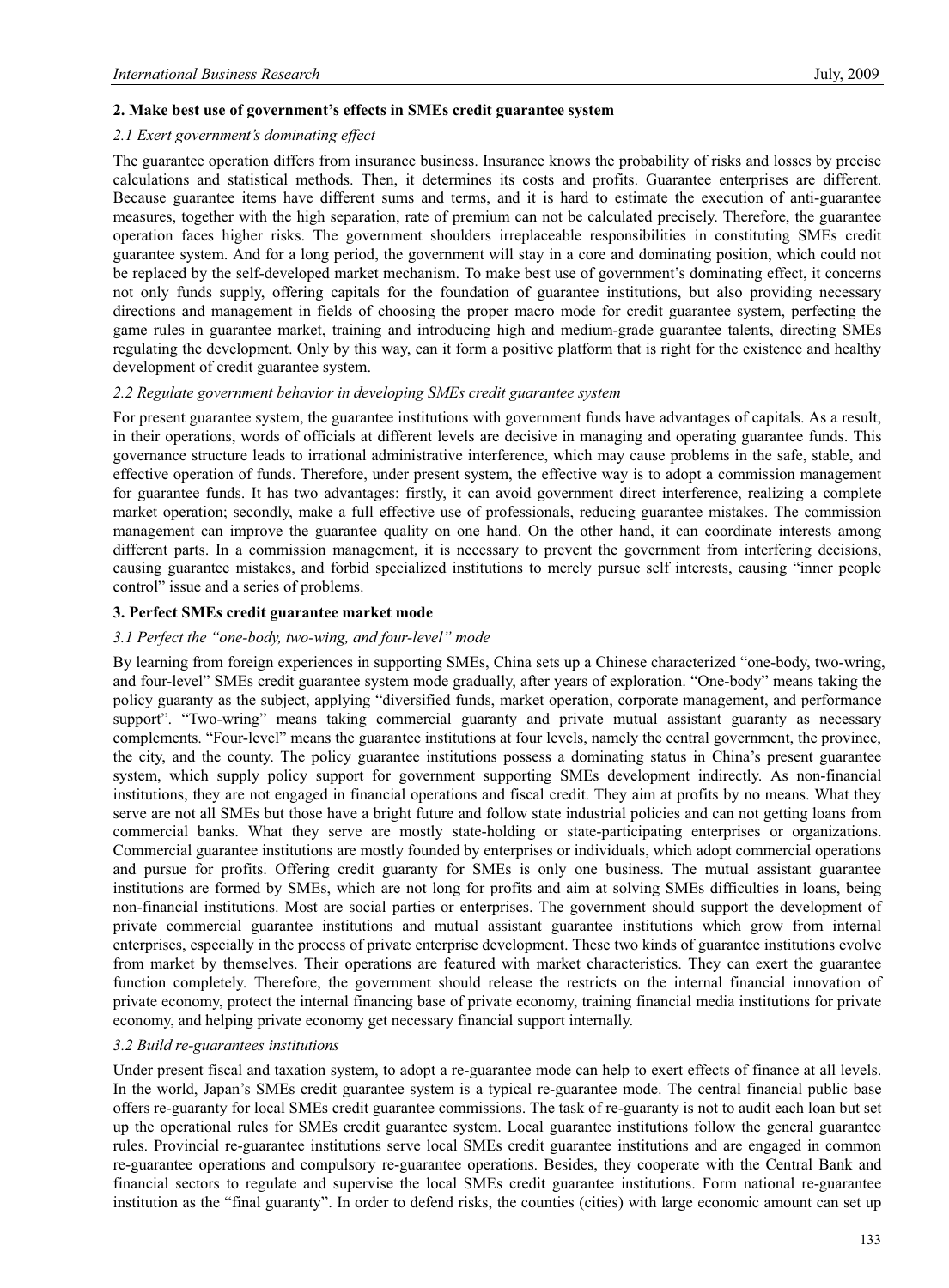branches of SMEs credit guarantee institutions. They do not form independent credit guarantee institutions. As for guarantee institutions and re-guarantee institutions, the former takes main risks and the later all risks. They should sign contracts for risks proportions. For projects with higher risks, it is necessary to realize compulsory re-guaranty.

### **4. Constitute a scientific operation mechanism for credit guarantee institutions**

### *4.1 Implement the regulated membership system*

Urban SMEs credit guarantee institutions can adopt qualified SMEs as members. In order to coordinate with banks effectively in operations, they can audit the qualification of members together. Provincial SMEs re-guarantee institutions can adopt urban SMEs credit guarantee institutions (include policy, mutual assistant, and commercial SMEs credit guarantee institutions) and enterprises as members. As applying loans, with same conditions, members can enjoy the priorities.

# *4.2 Regulate the use of guarantee funds*

The special nature of guarantee business determines it is not an industry with sudden and huge profits. However, in order to survive and gain further development, the industry must form value compensation and value added mechanism. As policy guarantee institutions, although they are not for profits, they should be profitable more or less. That is the basic requirements of market economy. As for commercial guarantee institutions, the chief target is to pursue profits. So, the reasonable use of guarantee funds is an inevitable issue. At present, relevant management rules regulate that guarantee funds must save in banks or buy state debts. However, due to the lower rates, it is hard to realize value growth for these capitals. Therefore, many guarantee institutions quietly or indirectly invest their funds in capital market. Considering the fact of guarantee institutions operating funds in capital market, it is a wise policy that permits guarantee institutions to follow a reasonable investment combination, improving funds' safety and values. Surely, local government should not directly regulate the use of guarantee funds. What's more important is to cultivate professional talents who know capitals operation. Once policy permits, they can operate guarantee funds reasonably.

## *4.3 Form and perfect a capital compensation mechanism for guarantee funds*

Presently, China has policy guarantee institutions and commercial guarantee institutions. Set up different compensation mechanisms for different credit guarantee institutions.

(1) Offer fiscal compensation for policy guarantee institutions, or determine the sum of fiscal compensation according to certain proportion. Facing compensation loss, firstly use the risks reserve funds and then the fiscal funds. For the government-funded guarantee institutions, the long-term task is to support the development of SMEs. The government can also take part of taxes from SMEs as compensation for guaranty, driving SMEs development by their own strengths. "Matters from people are used for people."

(2) For commercial guarantee institutions, the government should reduce or exempt business taxes and take out special funds as risks compensation for commercial institutions and private mutual assistant guarantee institutions. According to guarantee institutions' performances, the government can choose some as compensation objects, regulating the standards for compensation. Specific standards are determined by provincial or city governments.

# *4.4 Form risks guarantee funds and re-guarantee funds system*

To defend, control, separate, and resolve risks, and the risk compensation mechanism are important rings for the normal operation of guarantee institutions. China is a developing country. SMEs face more risks in development. The risks compensation funds of guarantee institutions are far from sufficient. The government should, or together with banks and enterprises, sets up risks guarantee funds and re-guarantee funds, for the sake of supporting SMEs development and insuring the normal operation and development of guarantee institutions. In this aspect, experiences from Taiwan are valuable. In Taiwan, SMEs credit guarantee funds serve as guaranties for SMEs. SMEs credit guarantee funds are non-profitable financial organizations. All qualified SMEs can get services from these organizations. The functions of credit guarantee funds include: execute the government's policy of supporting SMEs; exclude barriers in front of SMEs in applying for loans; improving the wills of financial institutions serving for SMEs; helping to enlarge the assisting effect of relevant assistant institutions.

#### *4.5 Build a scientific guarantee risks internally-control mechanism*

SMEs credit guarantee institutions should construct a scientific guarantee risks internally-control mechanism, defending the reverse selection and moral risks.

(1) Build risks conservation system. It is widely accepted that credit guarantee industry faces high risks. It is necessary to take strict measures to identify, defend, control, and separate risks, controlling risks under an acceptable standard. The guarantee institutions should build the risks reserve funds system, withdrawing reserve funds and using for compensations according to certain percentage along with the business development. Withdraw reserve funds according to 1% of surplus in current year and certain percentage of after-tax profits. As the risks reserve funds are above 30% of registered capitals, the excessive part can be taken as capitals.